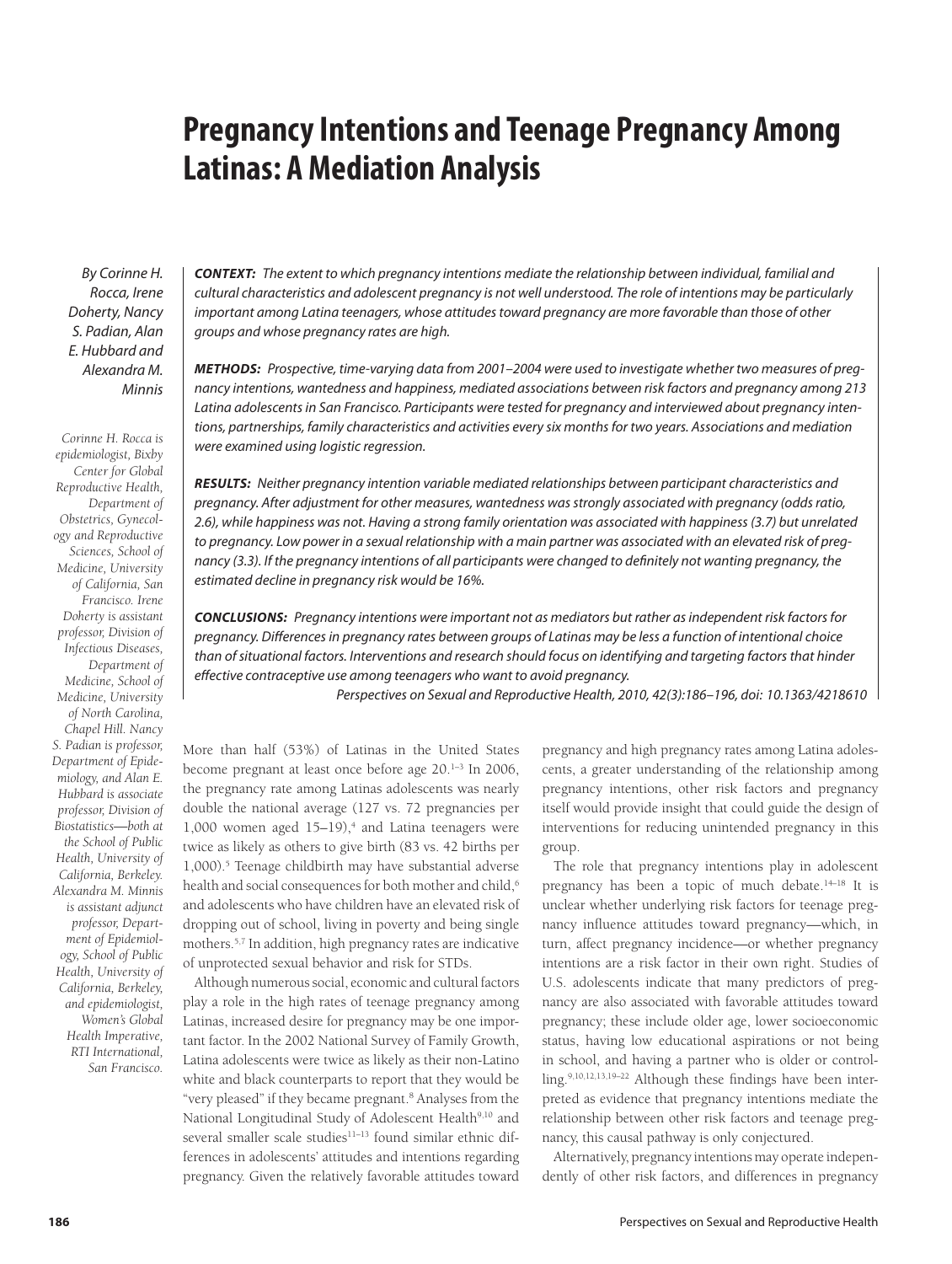rates between adolescents with different social and cultural backgrounds may be due to other influences, such as disparate access to contraceptives. Indeed, data from a racially diverse group of 3,070 females aged 14–19 participating in the National Longitudinal Surveys of Labor Market Experience of Youth revealed that birth intentions did not appreciably mediate the associations between various risk factors—including socioeconomic status, race and ethnicity, and family structure—and teenage pregnancy.17 Similarly, an analysis of data on 2,812 non-Hispanic white women aged 19–39 from the National Survey of Families and Households found that although fertility intentions were a strong predictor of pregnancy, they did not mediate the apparent effects of the other predictors, including age, income, education, mother's education and school enrollment.23

Examining pregnancy intentions and attitudes poses challenges. The term "pregnancy intentions" has been defined and measured in myriad ways, including whether a woman is planning or wants pregnancy, and how happy or disappointed she would be if she became pregnant.24–26 Furthermore, many women have ambivalent or conflicted attitudes about pregnancy, and they hold these attitudes with varying degrees of conviction.<sup>27-30</sup> In particular, teenagers may be less likely than older women to plan or time pregnancies consciously or to have clearly defined fertility objectives.31,32 Teenagers also are likely to modify their attitudes toward a potential pregnancy as their life circumstances and sexual partnerships change.<sup>33</sup>

Despite these complexities, delineating the relationships among pregnancy intentions, other risk factors and pregnancy itself has important implications. Assessing the roles of factors thought to lie on a causal pathway can elucidate the mechanisms through which risk factors influence the outcome and thus can help identify causes of pregnancy.34 Furthermore, an improved understanding of the relationship between pregnancy intentions and teenage pregnancy may address long-standing questions regarding the extent to which differences in pregnancy rates between groups are a function of choice or, alternatively, reflect differences in social, familial and personal factors that place some adolescents at risk of unintended pregnancy.14–16,18

## **KEY PREDICTORS**

A sizable literature has examined the cultural, familial and individual factors that may shape pregnancy intentions, sexual and reproductive behavior, and risk of pregnancy among Latinas.<sup>22,35</sup> Cultural explanations for Latino family patterns have focused on the important role of acculturation (the degree to which an immigrant adopts the norms and values of his or her new culture).36 Acculturation is a complex process that can occur both within individuals, as they relinquish values and characteristics of their culture of origin and adopt those of a host culture, and over generations, as offspring of immigrants are further removed from influences from their parents' country of origin. While most studies have indicated that level of acculturation is positively associated with sexual risktaking among Latino youth, research on other outcomes, such as fertility, pregnancy intentions and contraceptive use, has yielded conflicting results.<sup>22,36</sup>

Another aspect of Latino culture that is thought to play a large role in adolescent reproductive health is familism, an orientation that emphasizes the needs of the family unit over individual desires.36,37 Ethnographic studies indicate that Latino culture can be supportive of early motherhood, and some young Latinas feel that they will gain respect from their families and communities by becoming pregnant.38–41 The heightened sense of collective support and emphasis on traditional roles for women in Latino culture may make motherhood a favorable option for some Latina teenagers.<sup>41</sup>

Home and familial environment are important in shaping the sexual and reproductive behaviors of youth, including Latinos. Although social and economic disadvantage have consistently been linked to teenage fertility,<sup>22</sup> uncertainty remains regarding whether the relationship reflects a planned adaptation to disadvantage<sup>15,18</sup> or low reliance on contraception.14 Prior studies have found that Latinas whose mothers have more permissive attitudes toward adolescent sexual behavior, or who were pregnant as teenagers themselves, initiate sexual activity earlier, have more partners and engage in riskier sexual behaviors than other Latinas.<sup>42–44</sup> However, whether low parental monitoring or having a mother who had children as a teenager shapes risk by fostering tolerance or acceptance of teenage childbearing is unclear.

Time-varying individual factors, including age, pregnancy history, relationship characteristics and activities, may affect pregnancy incidence through intentions. Older teenagers are more likely than younger ones to become pregnant,<sup>3</sup> although studies have yielded conflicting evidence regarding the relationship between age and intention.9,10,13,19,20 Prior pregnancy is associated with increased risk of subsequent pregnancy, and the importance of positive pregnancy intentions as a risk factor for repeat pregnancy among teenagers who have already been pregnant is well documented.<sup>45-47</sup> Nonetheless, whether disparities in pregnancy rates by teenagers' pregnancy history can be attributed in part to differences in pregnancy attitudes after an initial pregnancy is uncertain.

Teenagers who consider themselves to be in a romantic relationship,<sup>10</sup> or to have a serious partner,<sup>33</sup> have more favorable attitudes toward pregnancy and a higher likelihood of intended pregnancy than do other teenagers. The level of commitment to a particular relationship or partner may influence a woman's intentions in several ways, such as by shaping her perception of future economic security and parental investment.<sup>33</sup> Whether the more favorable intentions in more committed partnerships account for increased pregnancy incidence is not known. Adolescents with little power in their sexual relationships are at particular risk for pregnancy. Evidence suggests that the association is primarily related to difficulties in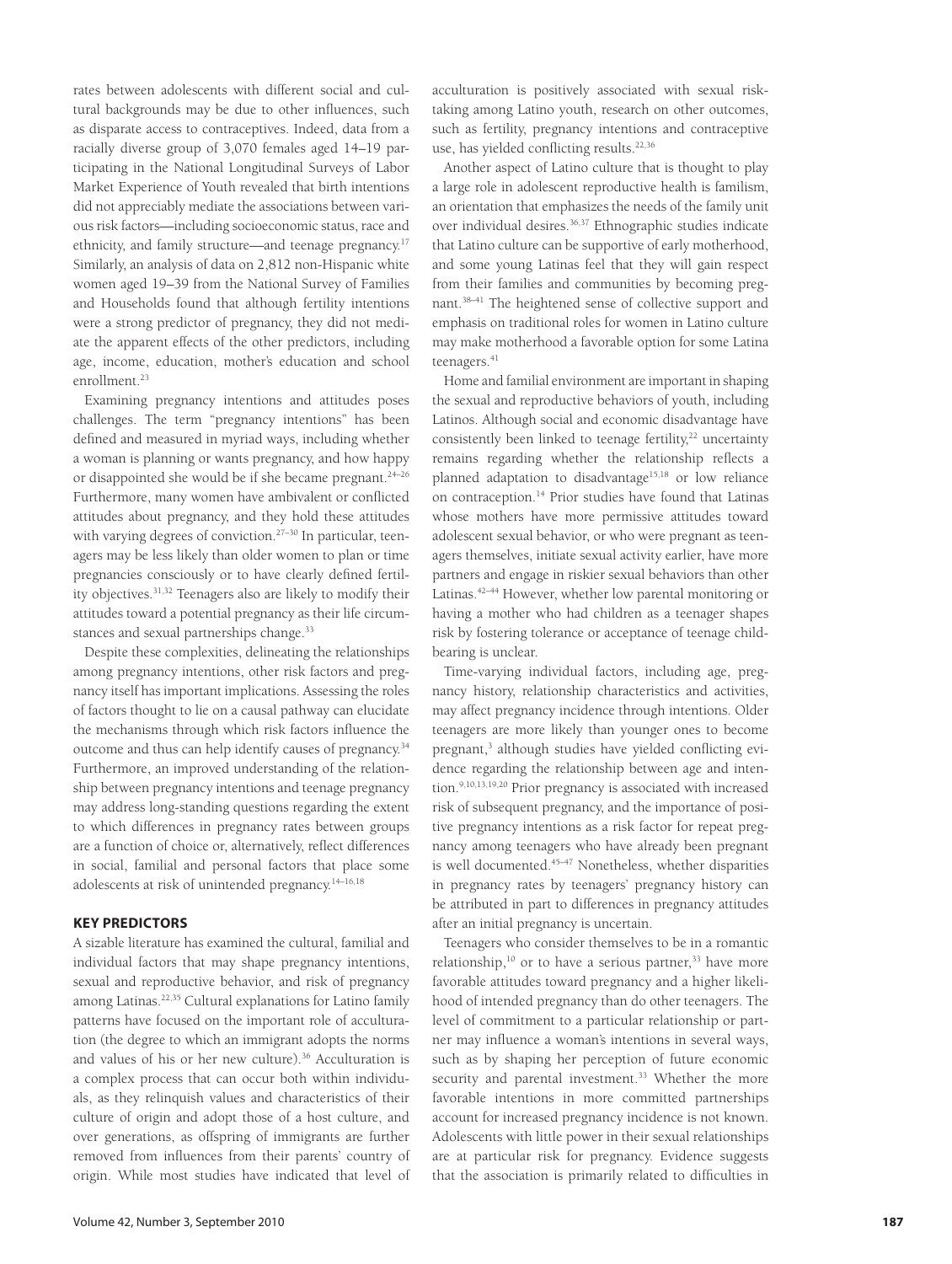negotiating sexual preferences and condom use;<sup>40,44,48</sup> whether intentions play a role has not been established. Finally, factors such as high school enrollment, educational aspirations and involvement in sports have been linked to reduced levels of sexual risk-taking, pregnancy and birth.28,49–52 Although pregnancy intentions may be a mechanism by which school attendance and sports participation affect pregnancy, this has not been clearly established.<sup>49,51-53</sup>

In a longitudinal study of 213 Latina adolescents in San Francisco, we evaluated the mediating role of pregnancy intentions in the relationships between pregnancy and risk factors identified in previous research. We hypothesized that the associations between structural risk factors and pregnancy incidence may be explained, in part, by pregnancy intentions. In addition, we modeled the impact that hypothetically eliminating any degree of pregnancy wantedness would have on pregnancy rates in this population. Unlike other studies of pregnancy intentions, ours uses prospective data, considers time-varying predictors and assesses short-term pregnancy intentions.

# **METHODS**

## **Sample**

Data for this analysis were drawn from the Mission Teen Health Project, a prospective cohort study, conducted in 2001–2004, that assessed the roles of sexual and peer networks in sexual behavior, STD risk and pregnancy among adolescents recruited in San Francisco's Mission District.21,30,54 The district serves as the cultural hub for the local Latino community, and half of its residents consider themselves Latino.<sup>55</sup>

We recruited 555 male and female participants, aged 15–19, from community locations and street venues, using purposive, venue-based sampling to target hard-to-reach teenagers who may not seek clinical services or attend high school. Recruitment locations were selected using data obtained through rigorous qualitative work, including focus groups and in-depth interviews with teenagers living in the Mission District, as well as quantitative assessment of potential participant yields at specific venues.<sup>56</sup> Participants also were recruited through community centers and referral by other participants. Eligibility criteria were fluency in English or Spanish, current residence in the San Francisco Bay Area, intention to live in the study area for the next two years and parental consent (if the participant was a minor). Pregnancy status did not affect females' eligibility.

Our analysis focused on female participants who had completed at least two consecutive study visits, which were conducted every six months during two years of follow-up; successive observations were necessary to assess the relationships between independent variables and pregnancy over the subsequent six months. Of the 230 Latinas enrolled in the project, 12 were lost to follow-up and five did not contribute data for two consecutive visits; thus, our analytic sample consisted of 213 participants, each of

whom contributed up to four waves of data. Participants completed a total of 977 visits, yielding 735 waves of data for longitudinal analyses.

#### **Procedures**

At baseline and follow-up visits, teenagers completed a questionnaire assessing social and demographic characteristics, familism, parental monitoring, current school attendance, participation in organized sports, sexual history (STDs and pregnancy), pregnancy intentions, partnership status and the power dynamics of their main relationship. Participants were randomly selected to have their questionnaires administered either by a trained interviewer or by audio computer-assisted self-interview (ACASI), because one goal of the overall study was to assess differences in results by measurement mode. At each follow-up visit, all females were asked if they had become pregnant in the previous six months and were tested for pregnancy, regardless of self-reported pregnancy status. We offered participants with a confirmed pregnancy comprehensive pregnancy options counseling and provided appropriate referrals.

Questionnaires were administered and pregnancy tests performed primarily at the study headquarters, a private office space adjacent to an adolescent reproductive health clinic. Participants who had concerns about mobility and safety because of the gang boundaries in the neighborhood could complete study visits in their homes or at a community center. The study protocol was approved by the institutional review boards at the University of California, San Francisco, and RTI International.

# **Measures**

• Outcome. Pregnancy was defined as having a positive pregnancy test, reporting a current pregnancy or reporting having been pregnant since the last study visit.

-*Potential mediators.* We used two items to measure pregnancy intentions. Pregnancy wantedness was measured prospectively at each visit with the question "Do you want to get pregnant in the next six months?" Response options were "definitely no," "probably no," "probably yes" and "definitely yes." For analyses, the variable was treated dichotomously-"definitely no" versus any other response. We chose this categorization because our aim was to compare teenagers who expressed any degree of wantedness (including ambivalent feelings) with those who stated that they did not want a pregnancy at all.

The second measure of intentions, pregnancy happiness, was included because happiness about a potential pregnancy likely captures a different dimension of intentions, encompassing socially and culturally based attitudes toward motherhood.<sup>26,57</sup> Participants were asked how happy they would be if they were to become pregnant in the next six months ("very unhappy," "somewhat unhappy," "somewhat happy" or "very happy"). For analyses, responses were categorized as either "very unhappy"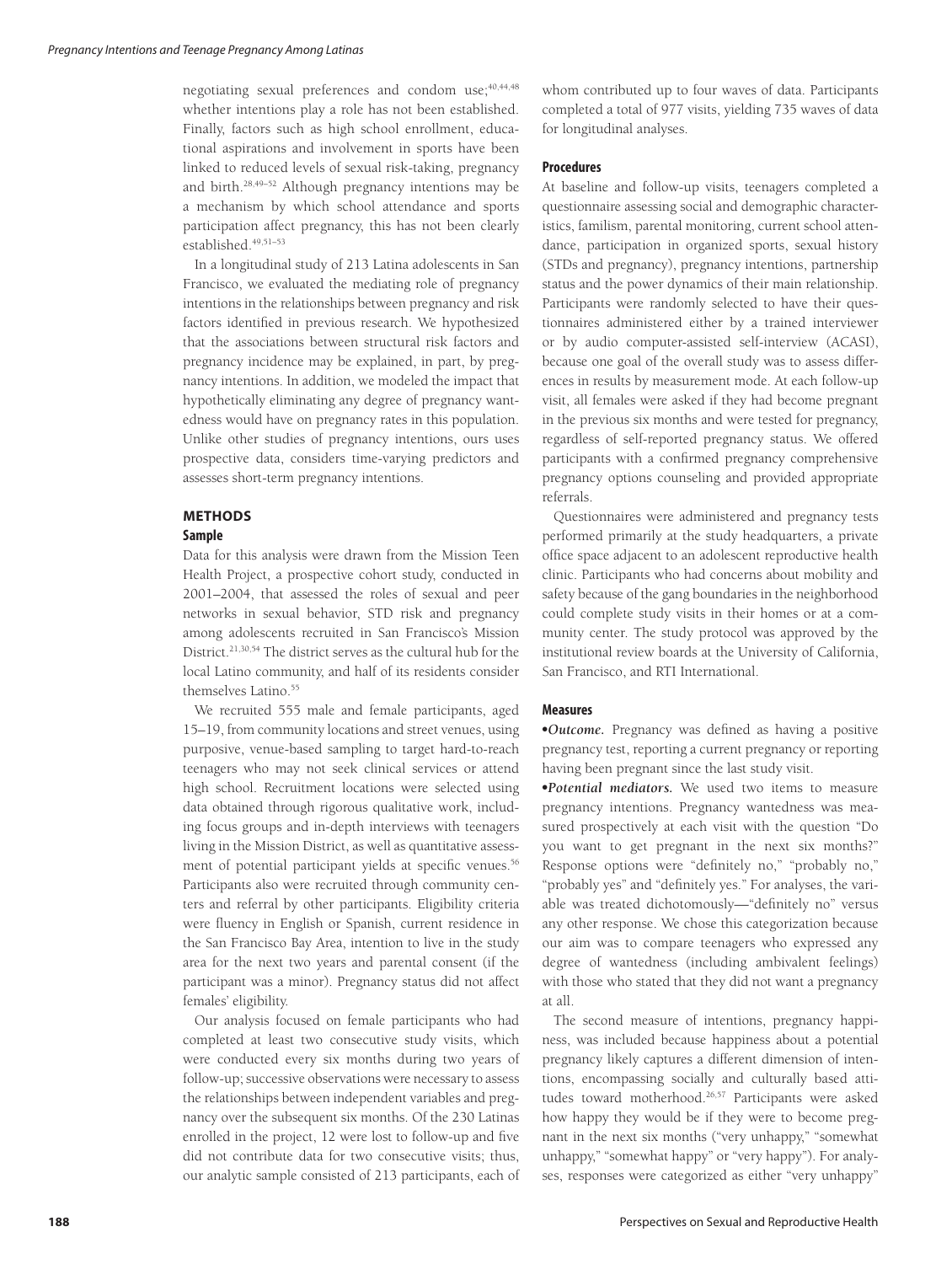or any other option. We opted for this dichotomy because we wanted to compare teenagers expressing any happiness with those expressing none at all. In addition, we felt that the "somewhat happy" and "somewhat unhappy" groups might contain participants who held similar attitudes (i.e., "a little bit happy").

To determine whether results were sensitive to our coding choices, we repeated analyses using alternative dichotomies.\* Although some findings changed, as one would expect, our overall conclusions did not.

-*Independent variables.* We examined independent variables that have been shown to be associated with adolescent pregnancy, particularly among Latinas, and that may be mediated by pregnancy intentions.<sup>22</sup> These variables fell into three broad domains: cultural influences, home and family characteristics, and time-varying individual factors.<sup>22</sup>

We included two cultural factors. As a proxy for acculturation, we used the participant's immigrant generation (i.e., whether she was a first-, second- or third-generation immigrant).† We also included a validated familism scale, which was developed from 12 items assessing the participant's degree of obligation to, orientation toward and feelings of support from her family (range  $0-3$ ).<sup>58</sup>

We examined several factors related to the teenager's familial and home environment. Socioeconomic status was measured using two dichotomous items: whether the participant's mother had completed high school and whether the participant lived in crowded housing conditions (defined by the U.S. Census Bureau as having more than one household resident per room<sup>59</sup>). We also assessed whether the participant's mother had been a teenage mother. The participant's perception of parental monitoring was measured using a five-item scale that assessed, for instance, the degree to which her parents expected her to call if she was going to be late or knew what she was doing when away from home.<sup>60</sup> On the basis of exploratory analyses that showed a nonlinear relationship between monitoring and pregnancy, we categorized the respondent as having a low score, a moderate score, a high score or no adult caregiver.

Finally, at each study visit, we assessed a variety of individual-level characteristics that vary over time. We included measures of the participant's age and whether she had had a prior pregnancy. We also examined two factors we hypothesized as being protective against teenage pregnancy: school enrollment and involvement in organized sports in the previous six months. Because few participants who were not in school played organized

| Characteristic                                                                              | % or mean<br>$(N=213)$ |
|---------------------------------------------------------------------------------------------|------------------------|
| CULTURAL<br><b>Immigrant generation</b>                                                     |                        |
| First                                                                                       | 27.2                   |
| Second                                                                                      | 61.0                   |
| Third                                                                                       | 11.7                   |
| Mean familism score‡                                                                        | 1.6(0.4)               |
| <b>HOME/FAMILIAL</b><br>Mother has <high education<="" school="" td=""><td>39.2</td></high> | 39.2                   |
| <b>Lives in crowded conditions</b>                                                          | 39.4                   |
| Mother was a teenage mother                                                                 | 52.4                   |
| <b>Parental monitoring</b>                                                                  |                        |
| l ow                                                                                        | 28.3                   |
| Moderate                                                                                    | 30.2                   |
| High                                                                                        | 31.1                   |
| No adult caregiver                                                                          | 10.4                   |
| <b>INDIVIDUAL</b>                                                                           |                        |
| Mean age§                                                                                   | 16.1 (1.5)             |
| <b>Had prior pregnancy</b>                                                                  | 13.7                   |
| School enrollment/sports participation                                                      |                        |
| Not in school                                                                               | 10.3                   |
| In school/not playing sports                                                                | 60.6                   |
| In school/playing sports                                                                    | 29.1                   |
| Partner                                                                                     |                        |
| Main partner only                                                                           | 34.6                   |
| ≥1 casual partner††                                                                         | 21.0                   |
| None                                                                                        | 44.4                   |
| Power in relationship with main partner##                                                   |                        |
| l ow                                                                                        | 36.0                   |
| Moderate                                                                                    | 55.0                   |
| High                                                                                        | 9.0                    |

‡Range, 0–3; median, 1.6; interquartile range, 1.4–1.9. §Median, 16; interquartile range, 15–17. ††May also have had a main partner. ‡‡Among respondents with a main partner. *Note:* Figures in parentheses are standard deviations; all other values are percentages unless otherwise indicated.

sports, we categorized teenagers into three groups: "not in school," "in school but not playing sports" and "in school and playing sports." Finally, we examined whether the participant had a main partner and, if so, assessed her level of power within that relationship. A main partner was defined as someone with whom the participant had had sex in the past six months and whom she considered to be "like a boyfriend." We used a 23-item measure of relationship power dynamics that included questions such as "Who usually decides what you do when you are together?" and asked the participant whether she agreed with such statements as "you put more time and effort into the relationship than your boyfriend." The scale has been validated in a predominantly Latina population and categorizes respondents according to whether they have low, moderate or high power.<sup>48</sup> Because only participants who had a main partner at a visit provided relationship power data, we created an ordinal categorical variable for

<sup>\*</sup>Specifically, for the wantedness variable, we grouped "definitely yes" with "probably yes," and "probably no" with "definitely no"; for the happiness variable, we grouped "very happy" with "somewhat happy," and "somewhat unhappy" with "very unhappy."

<sup>†</sup>First-generation participants were those who were born in a foreign country. Second-generation participants were those born in the United States to a foreign-born mother. Third-generation participants were born in the United States to a mother who also was born in the United States.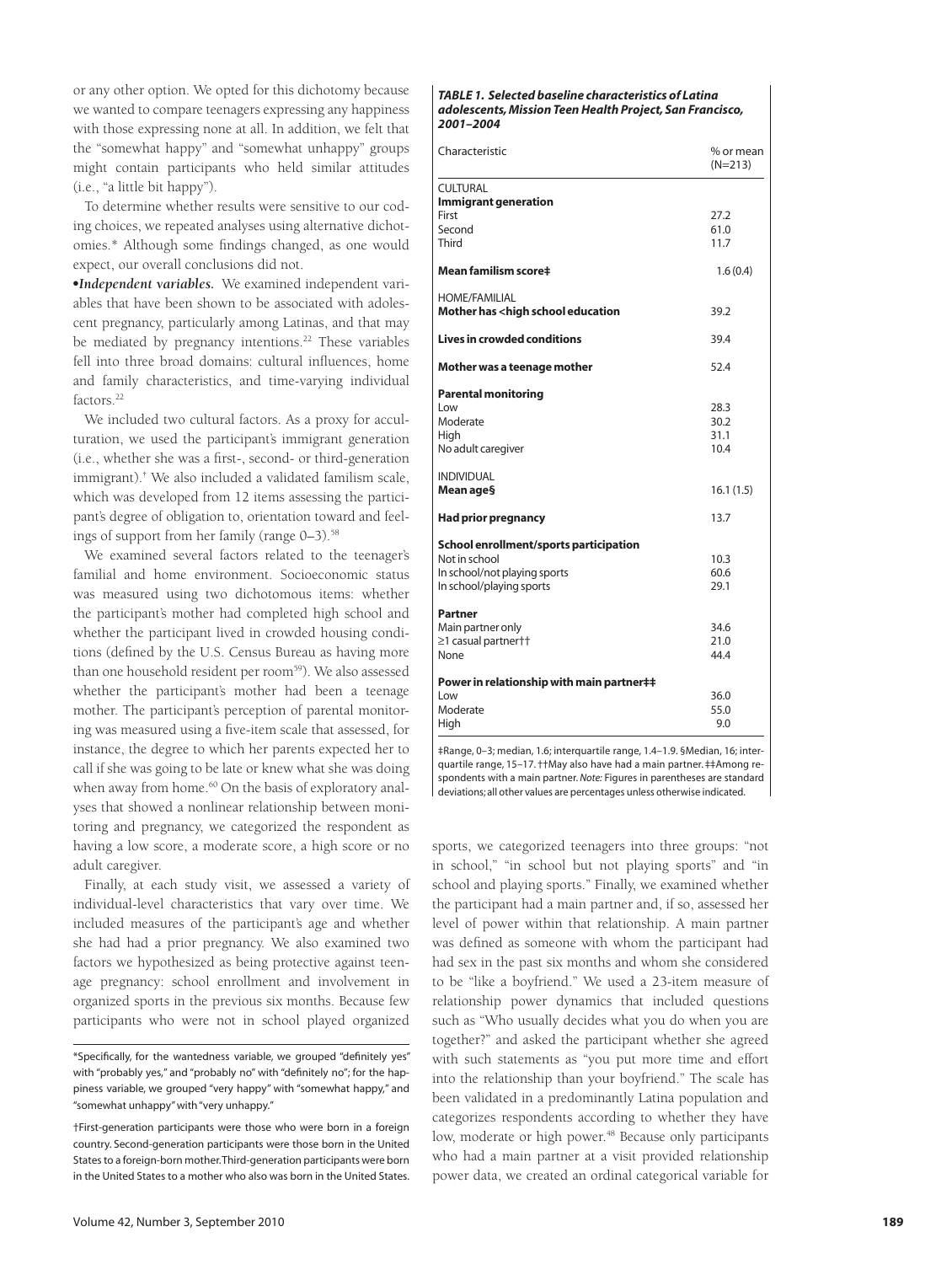partnership factors: "no main partner," "low power with main partner," "moderate power with main partner" and "high power with main partner."

## **Analyses**

Participants were included in analyses regardless of whether they were sexually active or experienced, because sexual activity and pregnancy wantedness in the target population varied over time.\*30 However, participants who were pregnant at any study visit, including baseline, were excluded from analyses until they were again at risk for pregnancy (i.e., had a negative pregnancy test).

To assess if the hypothesized relationship between independent variables and pregnancy was mediated in part by pregnancy intentions, we followed three steps.<sup>61</sup> First, we fit bivariate logistic models to examine the relationship between each pregnancy intention variable and subsequent pregnancy. Second, we examined the independent cross-sectional relationship between each independent variable and pregnancy intention variable by fitting bivariate logistic regression models and then full multivariate models; we assessed correlations among independent variables to ensure that we did not include two highly correlated variables in one model. Third, we examined the association of each explanatory variable with pregnancy. To do this, we fit, in succession, a multivariate model with all independent variables, a model adjusted for pregnancy wantedness and then a model adjusted for pregnancy happiness. This approach allowed us to assess how associations between each factor and pregnancy changed when intentions were included.

For all analyses, we used a generalized estimating equation approach,<sup>62</sup> reporting robust standard errors with exchangeable working correlation matrices, because each participant contributed multiple observations, a situation that violates the independence assumption of traditional regression methods. To assess the significance of associations across each pair of response categories, we conducted postestimation tests after each model. Results of all analyses were unchanged when we controlled for mode of questionnaire administration (ACASI vs. face-to-face interview).

We considered the data to support a mediating role for pregnancy wantedness and pregnancy happiness if three criteria61 were met: The intentions variable was associated with subsequent pregnancy (because a variable would not be considered a mediator unless it was associated with the outcome measure); the independent variable was associated with pregnancy intentions; and the strength of the relationship between the independent variable and pregnancy changed when pregnancy intentions were added to the model. If intentions contribute significantly to pregnancy risk differentials between teenagers with different social and personal experiences, we would expect these

*TABLE 2. Percentage of survey responses in which Latina adolescents expressed any pregnancy wantedness, by selected characteristics, and odds ratios (and 95% confi dence intervals) from logistic regression analyses assessing predictors of pregnancy wantedness*

| Characteristic                                                                    | % with any<br>pregnancy<br>wantedness | <b>Bivariate</b>              | Multivariate                  |  |  |  |  |
|-----------------------------------------------------------------------------------|---------------------------------------|-------------------------------|-------------------------------|--|--|--|--|
| All                                                                               | 14.4                                  | na                            | na                            |  |  |  |  |
| CULTURAL                                                                          |                                       |                               |                               |  |  |  |  |
| Immigrant generation                                                              |                                       |                               |                               |  |  |  |  |
| First                                                                             | 17.8                                  | $1.6(0.9 - 3.1)$              | $1.2(0.7-2.3)$                |  |  |  |  |
| Second (ref)                                                                      | 11.9                                  | 1.0                           | 1.0                           |  |  |  |  |
| Third                                                                             | 16.4                                  | $1.4(0.6 - 3.5)$              | $1.6(0.6 - 3.9)$              |  |  |  |  |
| <b>Familism</b>                                                                   | na                                    | $1.3(0.7-2.4)$                | $1.1(0.6-2.1)$                |  |  |  |  |
| HOME/FAMILIAL                                                                     |                                       |                               |                               |  |  |  |  |
| Mother has <high education<="" school="" td=""><td></td><td></td><td></td></high> |                                       |                               |                               |  |  |  |  |
| No (ref)                                                                          | 15.1                                  | 1.0                           | 1.0                           |  |  |  |  |
| Yes                                                                               | 12.2                                  | $0.8(0.4-1.5)$                | $0.7(0.4-1.3)$                |  |  |  |  |
| <b>Lives in crowded conditions</b>                                                |                                       |                               |                               |  |  |  |  |
| No (ref)                                                                          | 11.7                                  | 1.0                           | 1.0                           |  |  |  |  |
| Yes                                                                               | 17.8                                  | $1.6(0.9-2.9)$                | $1.4(0.8-2.6)$                |  |  |  |  |
| Mother was a teenage mother                                                       |                                       |                               |                               |  |  |  |  |
| No (ref)                                                                          | 13.1                                  | 1.0                           | 1.0                           |  |  |  |  |
| Yes                                                                               | 14.5                                  | $1.1(0.6 - 2.0)$              | $1.5(0.7-2.9)$                |  |  |  |  |
| <b>Parental monitoring</b>                                                        |                                       |                               |                               |  |  |  |  |
| Low (ref)                                                                         | 12.8                                  | 1.0                           | 1.0                           |  |  |  |  |
| Moderate                                                                          | 11.4                                  | $0.9(0.4 - 2.0)$              | $1.2(0.6-2.5)$                |  |  |  |  |
| High                                                                              | 14.3                                  | $1.2(0.6-2.6)$                | $1.3(0.6 - 2.8)$              |  |  |  |  |
| No adult caregiver                                                                | 21.6                                  | $1.7(0.7-3.9)$                | $1.6(0.7-3.9)$                |  |  |  |  |
| <b>INDIVIDUAL</b>                                                                 |                                       |                               |                               |  |  |  |  |
| Age                                                                               | na                                    | $1.2(1.0-1.4)$ <sup>+</sup>   | $1.0(0.9-1.2)$                |  |  |  |  |
| <b>Had prior pregnancy</b>                                                        |                                       |                               |                               |  |  |  |  |
| No (ref)                                                                          | 12.2                                  | 1.0                           | 1.0                           |  |  |  |  |
| Yes                                                                               | 21.6                                  | $1.6(0.9 - 3.1)$ <sup>+</sup> | $1.0(0.4 - 2.1)$              |  |  |  |  |
| School enrollment/sports participation                                            |                                       |                               |                               |  |  |  |  |
| Not in school<br>In school/not                                                    | 20.3                                  | $1.5(0.8-2.8)$                | $0.8(0.4-1.7)$                |  |  |  |  |
| playing sports (ref)<br>In school/                                                | 14.1                                  | 1.0                           | 1.0                           |  |  |  |  |
| playing sports                                                                    | 10.2                                  | $0.6(0.3-1.3)$                | $0.4(0.2 - 1.0)$ *            |  |  |  |  |
| Power in relationship with main partner                                           |                                       |                               |                               |  |  |  |  |
| No main partner (ref)                                                             | 8.2                                   | 1.0                           | 1.0                           |  |  |  |  |
| Low power                                                                         | 23.7                                  | $2.6(1.2 - 5.5)^*$            | $1.8(0.9 - 3.5)$ <sup>+</sup> |  |  |  |  |
| Moderate power                                                                    | 15.0                                  | $1.8(1.0-3.2)$ *              | $1.6(1.0 - 2.7)$ <sup>+</sup> |  |  |  |  |
| High power                                                                        | 16.0                                  | $1.7(0.7-3.7)$                | $1.7(0.8 - 3.5)$              |  |  |  |  |

\*p<.05. †p<.10. ‡Differs from "not in school" at p<.10. *Notes:* Pregnancy wantedness refers to a pregnancy in the next six months. In the regression analyses, a generalized estimating equation approach was used to account for the multiple observations per participant. All variables are dichotomous or categorical except familism and age, which are continuous. na=not applicable. ref=reference group.

risk differentials to be attenuated when we control for intentions. Because of sample size limitations, the precision of some odds ratio estimates was suboptimal, even though the estimates were of sufficient magnitude to suggest a relationship. As a result, we discuss relationships that were significant at the p<.10 level, but we present  $95\%$  confidence intervals to clearly indicate the precision limitations.

To estimate the proportion of pregnancies that would be averted if, hypothetically, all pregnancy wantedness

<sup>\*</sup>Eighteen percent and 41% of responses to the wantedness and happiness questions, respectively, changed between six-month assessments.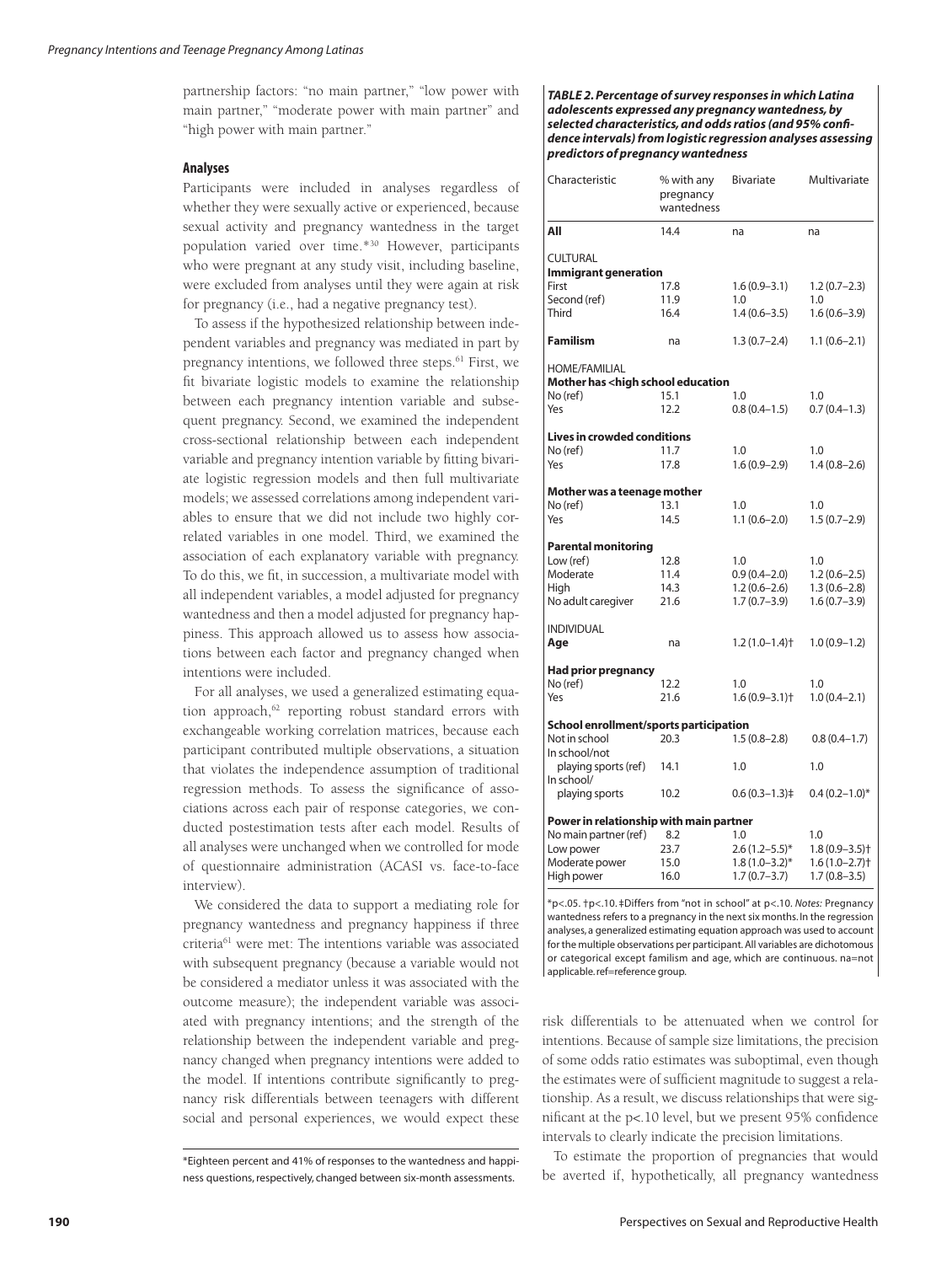were removed, we used a population intervention model approach to calculate the causal attributable risk.<sup>63,64</sup> This provided an estimate of what the pregnancy risk in the population would be in a counterfactual study population with the same covariate structure as the original one, but with no wantedness.\* Unlike conditional estimating approaches that generate conditional effect estimates, this approach produces a marginal, causal effect estimate.

# **RESULTS Sample Characteristics**

Twenty-seven percent of participants had been born outside of the United States (Table 1, page 189). On average, participants were 16 years old at baseline; 60% had ever had vaginal sex (not shown), and 14% had had a pregnancy. Some 90% were attending school, and 29% participated in organized sports.

## **Pregnancy Intentions and Pregnancy**

During the two-year observation period, a total of 53 pregnancies occurred among 46 teenagers; the one-year pregnancy risk was 16%. The corresponding annual pregnancy rate (155 per 1,000) is comparable to the 2004 national average for Latina teenagers (133 per 1,000<sup>3</sup>). The odds of pregnancy among youth who had expressed any degree of wanting pregnancy in the next six months (14% of responses–Table 2) were more than twice those among teenagers who definitely did not want pregnancy (odds ratio, 2.8; 95% confidence interval [CI], 1.3–5.9; p<.01– not shown). However, 70% of pregnancies occurred among teenagers who had reported at their previous visit that they definitely did not want to become pregnant (not shown). Participants who had expressed any happiness about having a pregnancy in the next six months (59% of responses–Table 3) had a slightly elevated risk of pregnancy (odds ratio, 1.7; 95% CI, 0.9–3.3; p<.10—not shown).

#### **Predictors of Pregnancy Intentions**

-*Wantedness.* In the bivariate models, the odds of wanting pregnancy at all were positively associated with age (odds ratio, 1.2–Table 2) and prior pregnancy (1.6). Participants who were in school and playing organized sports had about 40% lower odds of expressing any wantedness for pregnancy than those who were not in school and did not play sports (0.6). Teenagers who had low or moderate levels of power in their relationship with their main partner were more likely than those with no main partner to want pregnancy (2.6 and 1.8, respectively).

In the multivariate models, teenagers who were attending school and playing sports were less likely to want pregnancy to any degree than were their peers who were

*TABLE 3. Percentage of survey responses in which Latina adolescents stated they expected to have any degree of happiness if pregnant, by selected characteristics, and odds*  ratios (and 95% confidence intervals) from logistic regres*sion analyses assessing predictors of pregnancy happiness*

| Characteristic                                                                    | % with any<br>pregnancy<br>happiness | <b>Bivariate</b>              | Multivariate       |
|-----------------------------------------------------------------------------------|--------------------------------------|-------------------------------|--------------------|
| All                                                                               | 59.3                                 | na                            | na                 |
| <b>CULTURAL</b>                                                                   |                                      |                               |                    |
| <b>Immigrant generation</b>                                                       |                                      |                               |                    |
| First                                                                             | 58.3                                 | $1.1(0.6 - 2.0)$              | $1.0(0.5-1.9)$     |
| Second (ref)                                                                      | 59.3                                 | 1.0                           | 1.0                |
| <b>Third</b>                                                                      | 50.7                                 | $0.8(0.3-1.7)$                | $1.1(0.5-2.3)$     |
| <b>Familism</b>                                                                   | na                                   | $3.7(2.1-6.8)$ ***            | $3.7(2.0-6.7)$ *** |
| HOME/FAMILIAL                                                                     |                                      |                               |                    |
| Mother has <high education<="" school="" td=""><td></td><td></td><td></td></high> |                                      |                               |                    |
| No (ref)                                                                          | 56.3                                 | 1.0                           | 1.0                |
| Yes                                                                               | 59.4                                 | $1.2(0.7-2.0)$                | $1.3(0.8 - 2.2)$   |
| <b>Lives in crowded conditions</b>                                                |                                      |                               |                    |
| No (ref)                                                                          | 54.2                                 | 1.0                           | 1.0                |
| Yes                                                                               | 64.2                                 | $1.4(0.9 - 2.4)$              | $1.4(0.8-2.3)$     |
| Mother was a teenage mother                                                       |                                      |                               |                    |
| No (ref)                                                                          | 60.0                                 | 1.0                           | 1.0                |
| Yes                                                                               | 54.9                                 | $0.9(0.5-1.4)$                | $1.0(0.6-1.7)$     |
| <b>Parental monitoring</b>                                                        |                                      |                               |                    |
| Low (ref)                                                                         | 57.8                                 | 1.0                           | 1.0                |
| Moderate                                                                          | 54.6                                 | $0.8(0.4-1.5)$                | $1.0(0.5-1.9)$     |
| High                                                                              | 52.2                                 | $0.8(0.4-1.6)$                | $0.7(0.4-1.4)$     |
| No adult caregiver                                                                | 75.5                                 | $1.3(0.6 - 2.9)$              | $1.7(0.7-3.8)$ ‡   |
| <b>INDIVIDUAL</b>                                                                 |                                      |                               |                    |
| Age                                                                               | na                                   | $1.1(1.0-1.3)$                | $1.1(1.0-1.3)$     |
| <b>Had prior pregnancy</b>                                                        |                                      |                               |                    |
| No (ref)                                                                          | 55.6                                 | 1.0                           | 1.0                |
| Yes                                                                               | 72.1                                 | $1.6(0.9 - 2.9)$ <sup>+</sup> | $1.0(0.6-1.8)$     |
| School enrollment/sports participation                                            |                                      |                               |                    |
| Not in school                                                                     | 66.1                                 | $1.1(0.7-1.8)$                | $0.7(0.4 - 1.1)$   |
| In school/not                                                                     |                                      |                               |                    |
| playing sports (ref) 59.1<br>In school/                                           |                                      | 1.0                           | 1.0                |
| playing sports                                                                    | 50.0                                 | $1.0(0.7-1.5)$                | $0.8(0.5-1.3)$     |
| Power in relationship with main partner                                           |                                      |                               |                    |
| No main partner (ref) 43.3                                                        |                                      | 1.0                           | 1.0                |
| Low power                                                                         | 63.9                                 | $1.8(1.1 - 2.8)$ *            | $1.3(0.8-2.0)$ §   |
| Moderate power                                                                    | 64.7                                 | $2.1(1.5-3.0)$ ***            | $1.9(1.3-2.6)$ *** |
| High power                                                                        | 71.4                                 | $2.5(1.5-4.2)$ ***            | $2.0(1.2-3.3)$ **  |

\*p<.05. \*\*p<.01. \*\*\*p<.001. †p<.10. ‡Different from "high" at p<.10. §Different from "moderate power" and "high power" at p<.10. *Notes:* Pregnancy happiness refers to a pregnancy in the next six months. In the regression analyses, a generalized estimating equation approach was used to account for the multiple observations per participant. All variables are dichotomous or categorical except familism and age, which are continuous. na=not applicable. ref=reference group.

enrolled in school but not playing sports (odds ratio, 0.4). The associations between low or moderate power in a main relationship and pregnancy wantedness were weakened in the multivariate models (1.8 and 1.6, respectively), and the association between prior pregnancy and wantedness disappeared completely.

-*Happiness.* In the bivariate model, familism was positively and strongly associated with happiness about a potential pregnancy (odds ratio, 3.7–Table 3). Participants

<sup>\*</sup>This approach differs from a traditional attributable risk calculation, in which one uses the prevalence of the outcome among unexposed individuals as a proxy for the prevalence one would find if the exposure were removed.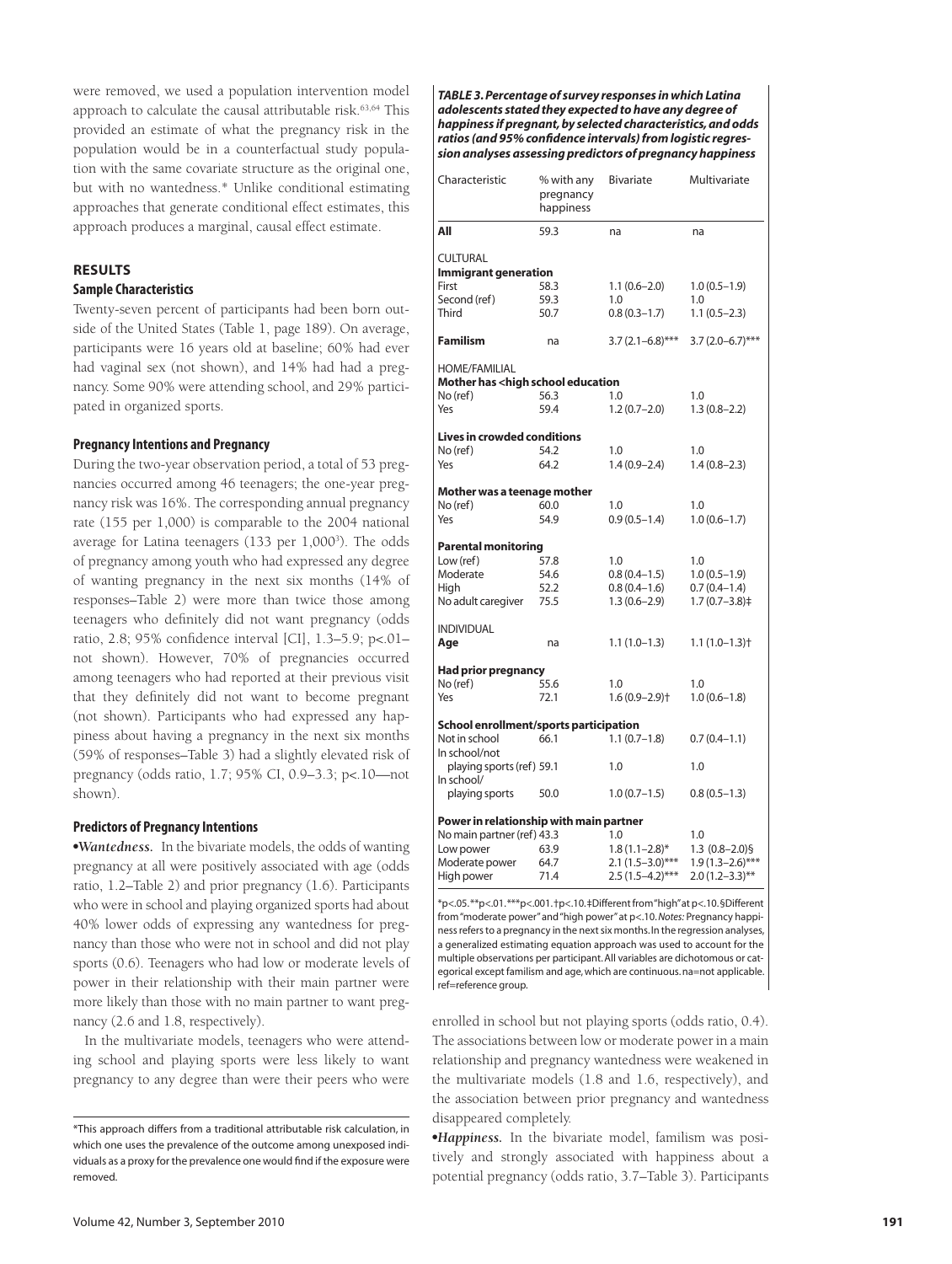*TABLE 4. Percentage of six-month intervals in which Latina adolescents became pregnant, by selected characteristics, and odds ratios (and 95% confi dence intervals) from logistic regression analyses assessing predictors of pregnancy, by pregnancy intentions*

| Characteristic                                                                                                | %<br>pregnant              | Multivariate                                                   | Multivariate with<br>wantedness                             | Multivariate with<br>happiness                                       |
|---------------------------------------------------------------------------------------------------------------|----------------------------|----------------------------------------------------------------|-------------------------------------------------------------|----------------------------------------------------------------------|
| All                                                                                                           | 7.8                        | na                                                             | na                                                          | na                                                                   |
| <b>INTENTIONS</b><br><b>Pregnancy wantedness</b><br>Definitely no (ref)<br>Any yes                            | 6.3<br>16.3                | na<br>na                                                       | 1.0<br>$2.6(1.1-6.1)^{*}$                                   | na<br>na                                                             |
| <b>Pregnancy happiness</b><br>Very unhappy (ref)<br>Any happiness                                             | 5.5<br>9.2                 | na<br>na                                                       | na<br>na                                                    | 1.0<br>$1.4(0.7-2.7)$                                                |
| <b>CULTURAL</b><br><b>Immigrant generation</b><br>First<br>Second (ref)<br>Third                              | 7.4<br>8.5<br>2.6          | $0.7(0.3-1.8)$<br>1.0<br>$0.3(0.1-1.4)$                        | $0.6(0.3-1.5)$<br>1.0<br>$0.4(0.1-1.7)$                     | $0.7(0.3-1.7)$<br>1.0<br>$0.4(0.1-1.8)$                              |
| <b>Familism</b>                                                                                               | na                         | $1.2(0.6-2.4)$                                                 | $1.3(0.6-2.7)$                                              | $1.2(0.6-2.7)$                                                       |
| <b>HOME/FAMILIAL</b><br>Mother has <high education<br="" school="">No (ref)<br/>Yes</high>                    | 7.5<br>7.4                 | 1.0<br>$0.7(0.3-1.3)$                                          | 1.0<br>$0.8(0.4 - 1.8)$                                     | 1.0<br>$0.7(0.3-1.6)$                                                |
| <b>Lives in crowded conditions</b><br>No (ref)<br>Yes                                                         | 6.4<br>9.2                 | 1.0<br>$1.6(0.7 - 3.6)$                                        | 1.0<br>$1.5(0.6-3.7)$                                       | 1.0<br>$1.5(0.6 - 3.7)$                                              |
| Mother was a teenage mother<br>No (ref)<br>Yes                                                                | 5.2<br>9.3                 | 1.0<br>$1.7(0.7-4.2)$                                          | 1.0<br>$2.3(0.8-6.1)$                                       | 1.0<br>$2.4(0.9 - 6.7)$ <sup>+</sup>                                 |
| <b>Parental monitoring</b><br>Low (ref)<br>Moderate<br>High<br>No adult caregiver                             | 5.1<br>11.6<br>4.7<br>10.3 | 1.0<br>$1.9(0.8-4.7)$<br>$1.0(0.3 - 3.2)$<br>$1.4(0.3 - 5.6)$  | 1.0<br>2.2 (0.8–6.1)†<br>$1.1(0.3-3.5)$<br>$1.1(0.2 - 4.6)$ | 1.0<br>$2.1(0.7-5.7)$<br>$1.2(0.4-4.1)$<br>$1.3(0.3 - 5.6)$          |
| <b>INDIVIDUAL</b><br>Age                                                                                      | na                         | $0.9(0.7-1.2)$                                                 | $0.9(0.7-1.2)$                                              | $0.9(0.7-1.2)$                                                       |
| <b>Had prior pregnancy</b><br>No (ref)<br>Yes                                                                 | 6.0<br>13.6                | 1.0<br>$1.4(0.5-4.1)$                                          | 1.0<br>$1.3(0.5-4.0)$                                       | 1.0<br>$1.2(0.4 - 3.8)$                                              |
| School enrollment/sports participation<br>Not in school<br>In school/not                                      | 8.8                        | $0.9(0.2 - 3.3)$                                               | $0.9(0.2 - 3.7)$                                            | $0.7(0.2 - 3.0)$                                                     |
| playing sports (ref)<br>In school/                                                                            | 8.0                        | 1.0                                                            | 1.0                                                         | 1.0                                                                  |
| playing sports                                                                                                | 5.6                        | $0.6(0.2 - 1.6)$                                               | $0.5(0.2 - 1.5)$                                            | $0.5(0.2 - 1.5)$                                                     |
| Power in relationship with main partner<br>No main partner (ref)<br>Low power<br>Moderate power<br>High power | 4.0<br>14.3<br>8.2<br>11.8 | 1.0<br>$3.3(1.3 - 8.4)$ **<br>$1.8(0.7-4.5)$<br>$2.2(0.5-9.5)$ | 1.0<br>$3.2(1.1-9.0)$ *<br>$1.7(0.6-4.9)$<br>2.4 (0.5–10.8) | 1.0<br>$3.4(1.2 - 9.7)^{*}$<br>$1.7(0.6 - 5.0)$<br>$2.4(0.5 - 10.7)$ |

\*p<.05. \*\*p<.01. †p<.10. *Notes:* Pregnancy wantedness and pregnancy happiness refer to a pregnancy in the next six months. In the regression analyses, a generalized estimating equation approach was used to account for the multiple observations per participant. All variables are dichotomous or categorical except familism and age, which are continuous. ref=reference group. na=not applicable.

> who had had a prior pregnancy were slightly more likely to express any happiness than were their counterparts who had never been pregnant (1.6). Teenagers with a main partner, regardless of their degree of power within the relationship, were more likely to indicate any happiness than were those with no main partner (1.8–2.5). In contrast to

the findings in the wantedness model, participation in sports was not associated with pregnancy happiness. The multivariate model showed a similar pattern: Familism remained strongly associated with happiness about a potential pregnancy, as did having moderate or high (but not low) power within a sexual relationship with a main partner. In addition, having moderate or high power within a main sexual relationship was associated with greater odds of happiness about a potential pregnancy compared with having low power.

#### **Predictors of Pregnancy**

In multivariate analyses, wanting pregnancy to any degree remained strongly associated with pregnancy after adjustment for teenagers' characteristics (odds ratio, 2.6– Table 4). However, the association between pregnancy happiness and pregnancy risk weakened after adjustment for other factors and was no longer significant.

In the multivariate model that excluded pregnancy intentions, having a mother who had been a teenage mother was not significantly associated with pregnancy (odds ratio, 1.7).\* However, the relationship grew stronger in the models that included wantedness (2.3; not significant) or happiness (2.4).

In all three models, the risk of pregnancy among teenagers with the lowest and highest levels of parental monitoring was about half that of teenagers with moderate monitoring. However, these relationships were not statistically significant (with the exception of the difference between low and moderate monitoring in the model with wantedness), and the relationship between monitoring and pregnancy did not change substantially when either intentions variable was introduced into the model.

The odds of pregnancy among teenagers who reported having a main partner (regardless of relationship power level) were greater than those among teenagers without a partner, in both the models with and without intentions. For example, in the multivariate model without wantedness or happiness, the odds of pregnancy among teenagers who had low power within a relationship with a main partner were three times those among participants without a main partner (3.3); this relationship was stable in both intentions models (3.2–3.4). The odds ratios for low power were almost twice those for moderate power across all three models, although the differences did not reach statistical significance in posttest estimation analyses.

## **Assessment of Mediation**

Although bivariate models indicated that pregnancy wantedness and, to a lesser degree, happiness were associated with subsequent pregnancy, neither intention measure

<sup>\*</sup>We do not present the results for the bivariate models examining relationships between independent variables and pregnancy because they were generally similar to those from the multivariate models. The exception was prior pregnancy, which was strongly associated with pregnancy in the bivariate model (odds ratio, 2.4; 95% CI, 1.2–4.7; p<.01) but not in the multivariate models.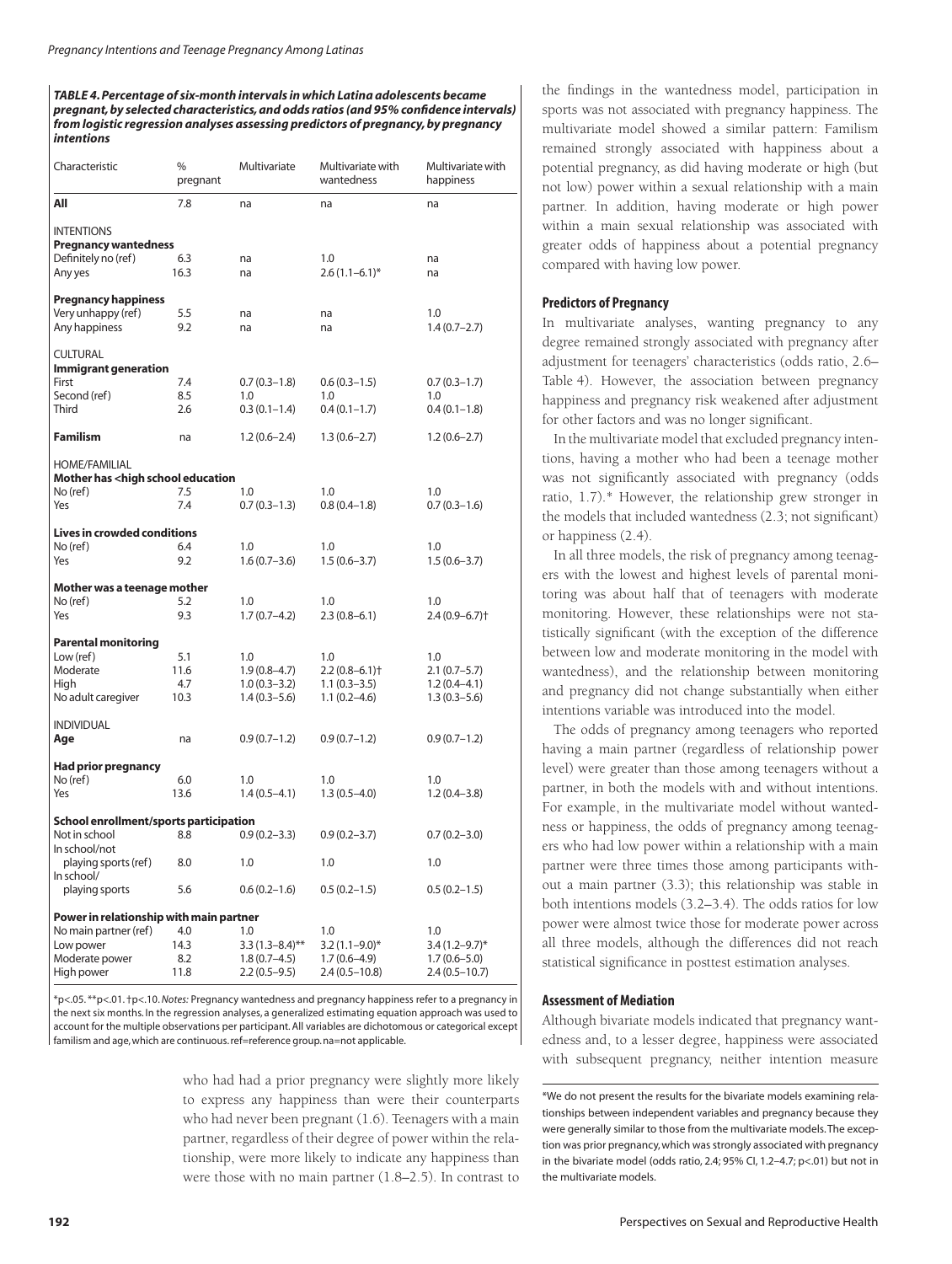met both of the other requirements for mediation of any underlying factor (i.e., that the factor was associated with pregnancy intentions, and the factor's association with pregnancy changed when intentions were included in the model). For instance, having a main partner was associated with both pregnancy wantedness and happiness, at least for certain levels of relationship power; however, multivariate associations between the partner measure and pregnancy did not change when we added pregnancy intentions to the model.

## **Causal Attributable Risk**

Although wanting pregnancy was not a mediator, it was independently associated with pregnancy. If the pregnancy intentions of all teenagers in our sample changed to "definitely not wanting" pregnancy, the risk of pregnancy would decline by 16%, from 15.6% to 13.1% per year (not shown).

# **DISCUSSION**

This analysis provides insight into the role that pregnancy intentions play in shaping pregnancy risk among adolescent Latinas. The odds of pregnancy were more than doubled among participants who had any level of wanting pregnancy, after adjustment for other factors, although no such relationship emerged among respondents who expressed any happiness over a potential pregnancy. However, neither wantedness nor happiness appeared to mediate the associations of other risk factors with pregnancy. Our results corroborate those from two previous studies indicating that pregnancy intentions may serve more as independent risk factors than as intermediary variables.17,23

Our finding that familism was strongly associated with pregnancy happiness, but not with wantedness or subsequent pregnancy, is intriguing. Although teenagers who adhere to traditional family norms may hold more favorable attitudes toward a potential pregnancy and motherhood than do less familistic peers, such attitudes may not translate into actually wanting pregnancy or lead to pregnancy itself. Further research is needed to disentangle the mechanisms by which the various dimensions of intentions, such as having favorable attitudes toward the concept of childbearing (as opposed to actually desiring pregnancy), may contribute to pregnancy occurrence. We did not find a significant relationship between immigrant generation and pregnancy, although our sample may have been underpowered to detect such an association. Prior studies have found that children of immigrants may be at particular risk for adverse outcomes.<sup>65</sup> Acculturation may occur at different paces for different aspects of culture; for instance, immigrant teenagers may rapidly adopt the riskier behaviors that are prevalent in the United States, while cultural norms that discourage parents from discussing contraception may be slower to change.<sup>66</sup>

This study investigated acculturation and familism among Latinas only. These factors may play a more important role in explaining differences in intentions and pregnancy risk among racial and ethnic groups than among subgroups of Latinos. Future research should examine the roles of cultural context and intentions in an ethnically heterogeneous teenage population. Similarly, socioeconomic status, which was not associated with either intentions or pregnancy in this study, may be a more important factor in explaining differences in intentions and pregnancy rates among racial and ethnic groups. In fact, prior research has suggested that teenage motherhood and other family formation patterns may vary less by socioeconomic status among Latinas than among white or black women.<sup>51,67</sup>

We found that having a mother who had given birth as a teenager was associated with elevated pregnancy risk (in the model with pregnancy happiness) but not with pregnancy happiness or wantedness. These findings are consistent with evidence that women who were teenage mothers may hold relatively permissive attitudes toward adolescent sexual behavior,<sup>42,44</sup> which are adopted by their daughters, but do not necessarily endorse early motherhood. However, one qualitative study found that the simultaneous emphasis on educational attainment and celebration of motherhood displayed by many Latino parents and communities send conflicting messages to teenage women.68 More research is needed concerning the mechanisms through which having a mother who gave birth as a teenager influences teenagers' risk of pregnancy.

Parental monitoring was not associated with pregnancy intentions in our sample. In the multivariate analysis that controlled for pregnancy wantedness, teenagers who reported moderate monitoring levels were more likely than those with low or high levels to become pregnant. Research on the relationship between parental monitoring and sexual behavior among Latina teenagers has yielded mixed results.22,42,43 We suspect that levels of parental monitoring are influenced by parents' perception of their teenagers' risk for sexual activity; teenagers perceived to be at high risk may be closely monitored, thereby reducing their risk of pregnancy. However, because the causal relationship between risk behavior and parental monitoring is likely bidirectional, we do not draw any strong conclusions from our finding.

While age was not associated with wantedness in this sample, a marginally significant positive association between age and pregnancy happiness emerged when we controlled for other factors. This finding is consistent with evidence that age is associated with attitudinal dimensions of intention,<sup>9,10</sup> but not with actual planning of pregnancy.<sup>13</sup> More specifically, it suggests that teenagers may adopt increasingly favorable attitudes toward the notion of childbearing over time, but that factors such as partnership types (which may change with age) are more important than age in influencing whether a teenager wants or plans a pregnancy.

Although prior pregnancy was positively associated with both intentions variables in bivariate models, these associations disappeared after adjustment for other explanatory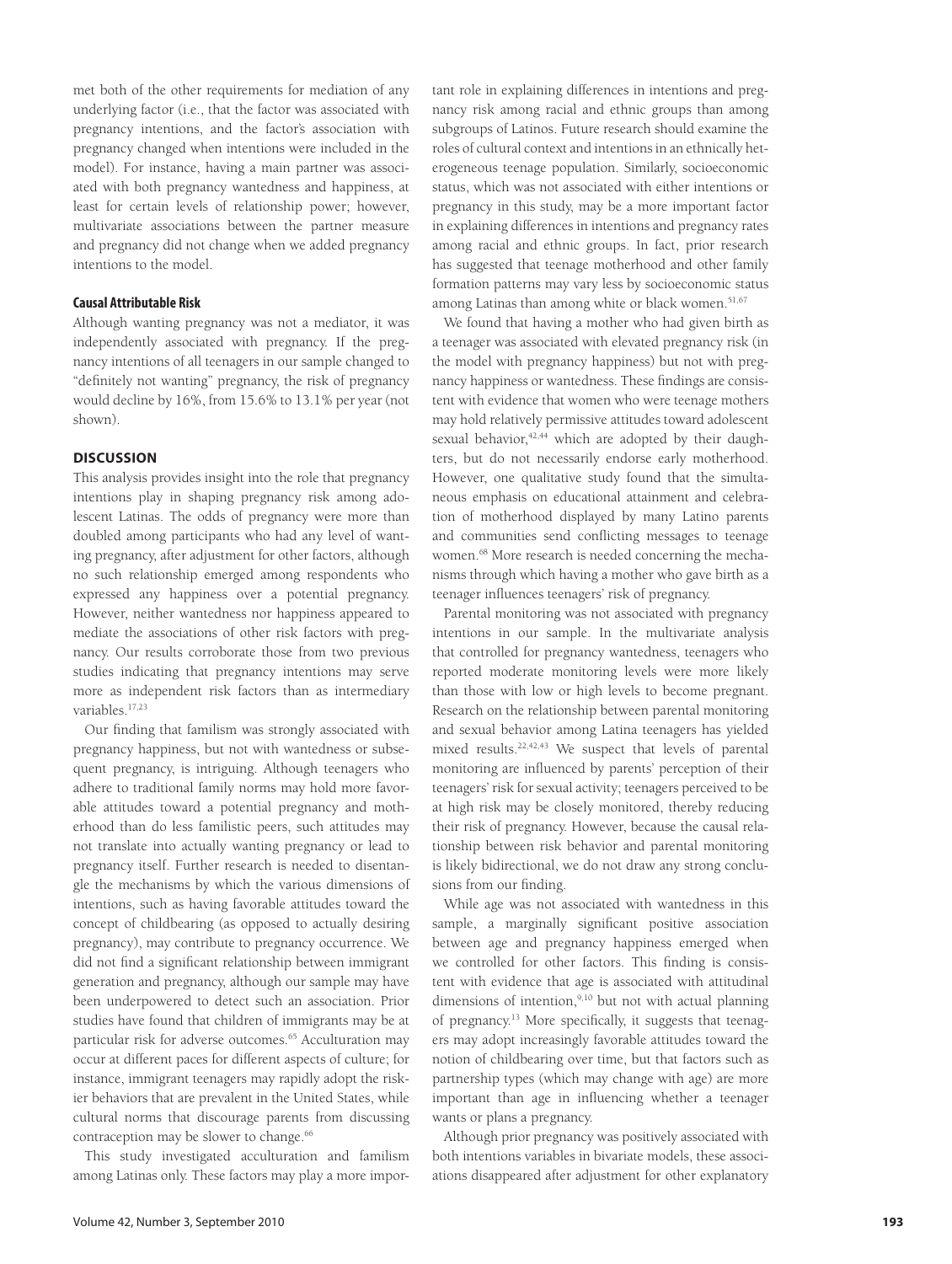factors, suggesting that other characteristics explain the relationship. Similarly, prior pregnancy was associated with new pregnancy only in the bivariate analysis, likely for the same reason. Larger longitudinal studies are needed to tease apart the complex, time-varying effects of pregnancy experiences on subsequent risk factors, pregnancy intentions and repeat pregnancy.

School enrollment was unrelated to both pregnancy intentions and pregnancy itself. Enrollment in school may not necessarily translate into higher expectations for future employment opportunities or, thereby, motivation to delay pregnancy.18 Alternatively, teenagers may recommit to school as they anticipate mothering,<sup>69</sup> suggesting that they do not necessarily see remaining in school and initiating motherhood as incompatible goals. Another possibility for the lack of an association is that our measure of education was too imprecise and that an assessment of attendance or school performance would have yielded different results.

Young women involved in sports had lower levels of wantedness than those who did not play a sport; however, athletic participation was not associated with significantly reduced odds of pregnancy. Factors such as self-efficacy and positive body image may be important in explaining the apparent protective effects of sports participation observed in other studies.<sup>49,53</sup>

The odds of pregnancy among teenagers with low sexual relationship power in a main relationship were twice those of teenagers with moderate power. Although the difference did not reach statistical significance, the findings are consistent with research indicating that teenage women with little decision-making ability in their relationships may have a difficult time negotiating sex and contraceptive use and are at increased risk for unintended pregnancy.40,44,48 That teenagers with low relationship power were also the least likely of those with a main partner to express happiness about a potential pregnancy points to the need to empower young females with low decision-making power and to provide appropriate interventions for young males.

Our analyses indicate that an intervention that could eliminate all wantedness, even without modifying other risk factors, could yield a 16% reduction in pregnancy rates. Although wanting pregnancy was an important risk factor for pregnancy, the proportion of teenagers who expressed any pregnancy wantedness was small (14%); thus, the large majority (84%) of pregnancies would likely occur even if wantedness for pregnancy were removed. We do not intend to suggest that removing pregnancy wantedness would be a desirable, or feasible, pursuit; the calculation is merely a theoretical exercise to examine the influence of this dimension of intention on pregnancy.

#### **Limitations and Strengths**

Several limitations and strengths of this analysis should be noted. One drawback, which applies to most research on intentionality, lies in the measurement of pregnancy intentions. Our measures of intentions probably captured only limited dimensions of the construct. For instance, the wantedness measure is likely to have assessed only conscious aspects of desire for pregnancy.25,28,57 In addition, because teenagers may assume or perceive that researchers view teenage pregnancy negatively, participants may have underreported pregnancy intentions. Another limitation is that sample size constraints compromised the precision of some estimates that were suggestive of an association.

Finally, because of our sampling approach and unique target population, our results may not be generalizable to other predominantly Latino communities in California or elsewhere. Also, data collection for this study concluded in 2004; results may not apply to later cohorts. However, we know of no major changes in legislation concerning health insurance, access to contraceptives or education that might have affected the target population. We thus believe it unlikely that the relationships between the variables we examined have changed substantially during the intervening years since the study ended, particularly because our research question is not inherently time-sensitive.

In spite of these limitations, this mediation analysis had several methodological strengths. By following teenagers over time, we were able to measure intentions prior to the occurrence of pregnancy, thus avoiding recall bias.<sup>57,70</sup> Furthermore, by conducting interviews every six months, we were able to measure short-term intentions repeatedly, thereby capturing pregnancies soon after assessment of intentions and avoiding the need to assume that intentions are consistent over time,<sup>33</sup> a drawback of larger scale studies.<sup>17,23</sup> Our ability to assess the roles of timevarying predictors and our use of two intentions measures are also strengths. Finally, we measured pregnancy using both urine pregnancy tests and self-report, thereby capturing pregnancies that young women may not have been aware of.

#### **Conclusion**

Some have argued that childbearing intentions are necessary and sufficient for predicting fertility, regardless of social circumstances, cultural norms or availability of contraceptives.71 Under such a strict rational choice model, the effects on pregnancy of all structural risk factors should be strongly reflected in intentions. In this study of Latina adolescents, intentions were indeed a risk factor for pregnancy, even if they were a weaker predictor than might have been expected. Yet intentions were not important in mediating the relationships between a participant's life circumstances and pregnancy; instead, they mattered in addition to those circumstances. This finding supports previous studies suggesting that intentions should be considered independent risk factors for pregnancy.<sup>23</sup> Our results suggest that differentials in teenage pregnancy rates between groups of Latinas may be less a function of intentional choice and more of circumstances, such as inability to use hormonal contraception, that place some adolescents at risk of early pregnancy. Furthermore, the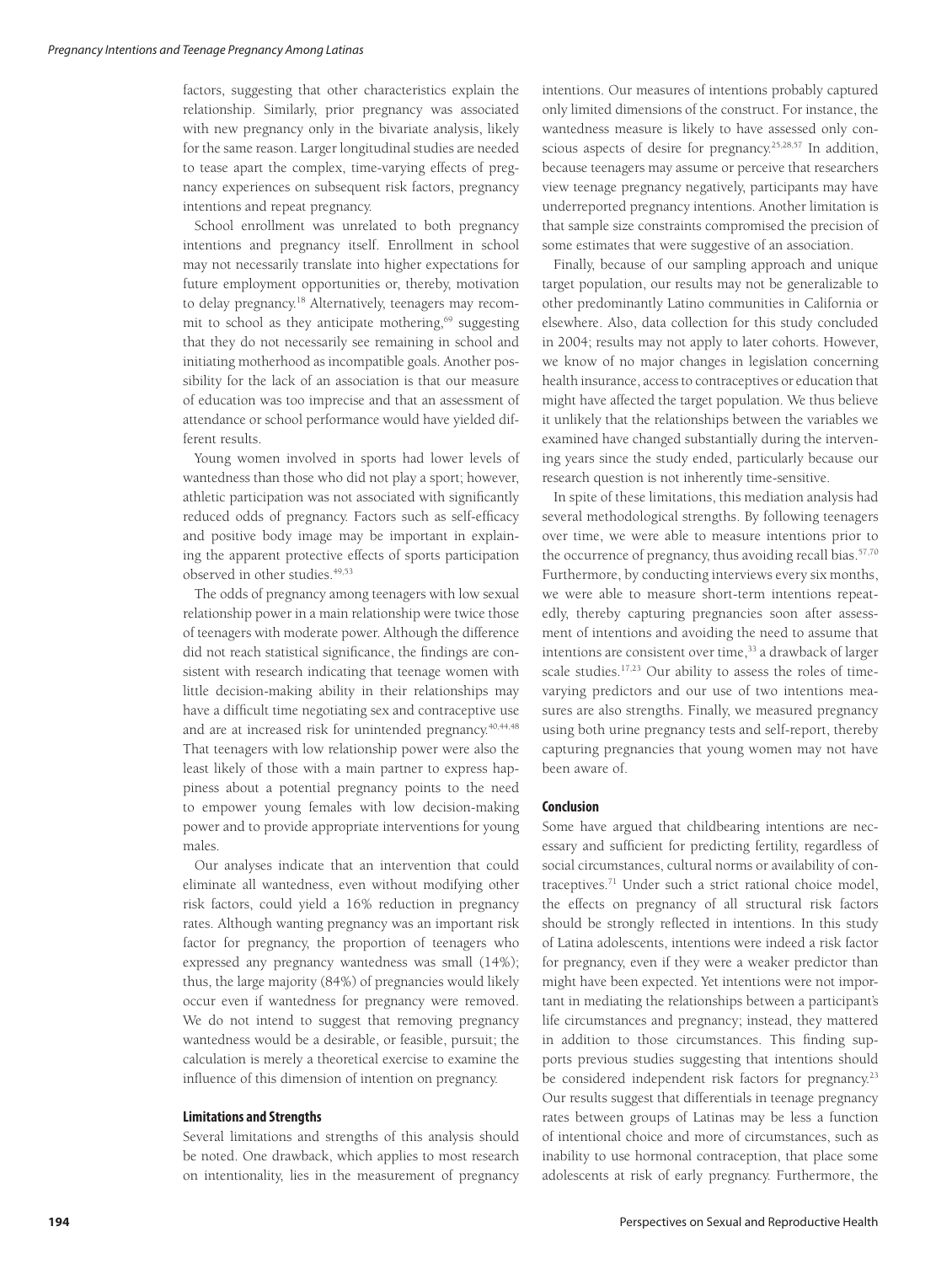vast majority of participants who became pregnant had not wanted the pregnancy. Our results call for an increased focus, in both research and programs, on factors that hinder effective contraceptive use among teenagers who want to avoid pregnancy.

#### **REFERENCES**

**1.** National Campaign to Prevent Teen and Unplanned Pregnancy, *A Look at Latinos: An Overview of Latina Teen Pregnancy and Birth Rates,* Washington, DC: National Campaign to Prevent Teen and Unplanned Pregnancy, 2008.

2. National Center for Health Statistics, Births: final data for 2004, *National Vital Statistics Reports,* 2006, Vol. 55, No. 1.

**3.** National Center for Health Statistics, Estimated pregnancy rates by outcome for the United States, 1990–2004, *National Vital Statistics Reports,* 2008, Vol. 56, No. 15.

**4.** Kost K, Henshaw SK and Carlin L, *U.S. Teenage Pregnancies, Births and Abortions: National and State Trends and Trends by Race and Ethnicity,* 2010, <http://www.guttmacher.org/pubs/USTPtrends.pdf>, accessed Jan. 26, 2010.

**5.** National Center for Health Statistics, Births: preliminary data for 2007, *National Vital Statistics Reports,* 2006, Vol. 57, No. 12.

**6.** Felice ME et al., Adolescent pregnancy—current trends and issues: 1998, *Pediatrics,* 1999, 103(2):516–520.

**7.** Hoffman SD, *By the Numbers: The Public Costs of Teen Childbearing,* Washington, DC: National Campaign to Prevent Teen Pregnancy, 2006.

**8.** Abma JC et al., Teenagers in the United States: sexual activity, contraceptive use, and childbearing, 2002, *Vital and Health Statistics,* 2004, Series 23, No. 24.

**9.** Brückner H, Martin A and Bearman PS, Ambivalence and pregnancy: adolescents' attitudes, contraceptive use and pregnancy, *Perspectives on Sexual and Reproductive Health,* 2004, 36(6):248–257.

**10.** Jaccard J, Dodge T and Dittus P, Do adolescents want to avoid pregnancy? Attitudes toward pregnancy as predictors of pregnancy, *Journal of Adolescent Health,* 2003, 33(2):79–83.

**11.** Cowley C and Farley T, Adolescent girls' attitudes toward pregnancy: the importance of asking what the boyfriend wants, *Journal of Family Practice,* 2001, 50(7):603–607.

**12.** Frost JJ and Oslak S, Teenagers' pregnancy intentions and decisions: a study of young women in California choosing to give birth, *Occa sional Report,* New York: The Alan Guttmacher Institute, 1999,  $No. 2$ 

**13.** Rosengard C et al., Adolescent pregnancy intentions and pregnancy outcomes: a longitudinal examination, *Journal of Adolescent Health,* 2004, 35(6):453–461.

**14.** Furstenberg FF, Jr., As the pendulum swings: teenage childbearing and social concern, *Family Relations,* 1991, 40(2):127–138.

**15.** Geronimus AT, Teenage childbearing and social and reproductive disadvantage: the evolution of complex questions and the demise of simple answers, *Family Relations,* 1991, 40(4):463–471.

**16.** Zabin LS, Astone NM and Emerson MR, Do adolescents want babies? The relationship between attitudes and behavior, *Journal of Research on Adolescence,* 1993, 3(1):67–86.

**17.** Trent K and Crowder K, Adolescent birth intentions, social disadvantage, and behavioral outcomes, *Journal of Marriage and the Family,* 1997, 59(3):523–535.

**18.** Geronimus AT, Damned if you do: culture, identity, privilege, and teenage childbearing in the United States, *Social Science & Medicine,* 2003, 57(5):881–893.

**19.** Stevens-Simon C et al., Why pregnant adolescents say they did not use contraceptives prior to conception, *Journal of Adolescent Health,* 1996, 19(1):48–53.

**20.** Heavey EJ et al., Differences in pregnancy desire among pregnant female adolescents at a state-funded family planning clinic, *Journal of Midwifery & Women's Health,* 2008, 53(2):130–137.

**21.** Minnis AM et al., Gang exposure and pregnancy incidence among female adolescents in San Francisco: evidence for the need to integrate reproductive health with violence prevention efforts, *American Journal of Epidemiology,* 2008, 167(9):1102–1109.

**22.** Frost JJ and Driscoll AK, Sexual and reproductive health of U.S. Latinas: a literature review*, Occasional Report,* New York: Guttmacher Institute, 2006, No. 19.

**23.** Schoen R et al., Do fertility intentions affect fertility behavior? *Journal of Marriage and the Family,* 1999, 61(3):790–799.

**24.** Barrett G, Smith SC and Wellings K, Conceptualisation, development, and evaluation of a measure of unplanned pregnancy, *Journal of Epidemiology and Community Health,* 2004, 58(5):426–433.

**25.** Klerman LV, The intendedness of pregnancy: a concept in transition, *Maternal and Child Health Journal,* 2000, 4(3):155–162.

**26.** Sable MR and Libbus MK, Pregnancy intention and pregnancy happiness: Are they different? *Maternal and Child Health Journal,* 2000, 4(3):191–196.

**27.** Barrett G and Wellings K, What is a 'planned' pregnancy? Empirical data from a British study, *Social Science & Medicine,* 2002, 55(4):545–557.

**28.** Kendall C et al., Understanding pregnancy in a population of inner-city women in New Orleans—results of qualitative research, *Social Science & Medicine,* 2005, 60(2):297–311.

**29.** Moos MK et al., Pregnant women's perspectives on intendedness of pregnancy, *Women's Health Issues,* 1997, 7(6):385–392.

**30.** Rocca CH et al., Predictive ability and stability of pregnancy intentions measures: a longitudinal analysis of adolescent boys and girls, *Studies in Family Planning,* 2010 (forthcoming).

**31.** Kaufmann RB, Morris L and Spitz AM, Comparison of two question sequences for assessing pregnancy intentions, *American Journal of Epidemiology,* 1997, 145(9):810–816.

**32.** Lindberg LD, Finer LB and Stokes-Prindle C, How not to measure pregnancy intentions: teens and attitude stability, paper presented at the annual meeting of the Society for Adolescent Medicine, Greensboro, NC, Mar. 26–29, 2008.

**33.** Zabin LS et al., Partner effects on a woman's intention to conceive: 'not with this partner,' *Family Planning Perspectives,* 2000, 32(1):39–45.

**34.** Hafeman DM and Schwartz S, Opening the black box: a motivation for the assessment of mediation, *International Journal of Epidemiology,* 2009, 38(3):838–845.

**35.** Driscoll AK et al., Adolescent Latino reproductive health: a review of the literature, *Hispanic Journal of Behavioral Sciences,* 2001, 23(3):255–326.

**36.** Afable-Munsuz A and Brindis CD, Acculturation and the sexual and reproductive health of Latino youth in the United States: a literature review, *Perspectives on Sexual and Reproductive Health,* 2006, 38(4):208–219.

**37.** Landale NS and Oropesa RS, Hispanic families: stability and change, *Annual Review of Sociology,* 2007, Vol. 33, pp. 381–405.

**38.** Oropesa RS, Normative beliefs about marriage and cohabitation: a comparison of non-Latino whites, Mexican Americans, and Puerto Ricans, *Journal of Marriage and the Family,* 1996, 58(1):49–62.

**39.** Russell ST and Lee FC, Practitioners' perspectives on effective practices for Hispanic teenage pregnancy prevention, *Perspectives on Sexual and Reproductive Health,* 2004, 36(4):142–149.